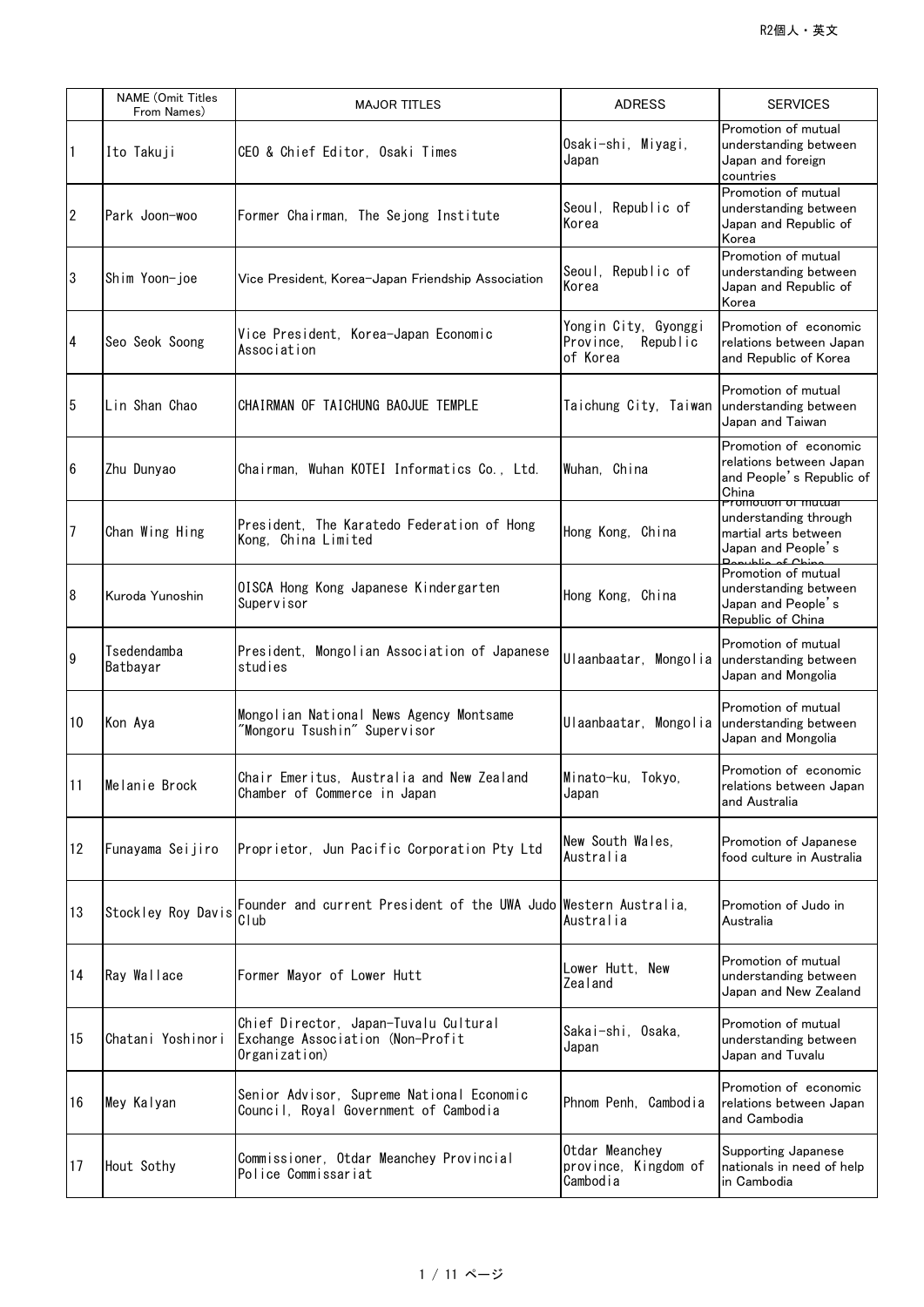|    | <b>NAME</b> (Omit Titles<br>From Names) | <b>MAJOR TITLES</b>                                                                                                                | <b>ADRESS</b>                      | <b>SERVICES</b>                                                     |
|----|-----------------------------------------|------------------------------------------------------------------------------------------------------------------------------------|------------------------------------|---------------------------------------------------------------------|
| 18 | Niorn Aganitprom                        | Director, Thai Japanese Association School<br>Sriracha                                                                             | Chonburi, Thailand                 | Promotion of mutual<br>understanding between<br>Japan and Thailand  |
| 19 | Nuwa Kuniyoshi                          | President, SANOH Industry (Thailand) Co.LTD.                                                                                       | Chonburi, Thailand                 | Promotion of mutual<br>understanding between<br>Japan and Thailand  |
| 20 | Monthian Buntan                         | Senator, Executive Committee Member of<br>Thailand-Japan Parliamentarians Friendship<br>Group                                      | Bangkok, Thailand                  | Promotion of mutual<br>understanding between<br>Japan and Thailand  |
| 21 |                                         | Adjunct Associate Professor, Japanese<br>Nguyen Thi Bich Ha Language Faculty, Foreign Trade University in Hanoi, VietNam<br>Hano i |                                    | Promotion of Japanese<br>Language Education in<br>Vietnam           |
| 22 | Ikawa Kazuhisa                          | Former Asahi Shimbun reporter                                                                                                      | Meguro-ku, Tokyo,<br>Japan         | Promotion of mutual<br>understanding between<br>Japan and Vietnam   |
| 23 | Ichikawa Kyoshiro                       | I.B.C Vietnam Co.Ltd (CEO/Chairman)                                                                                                | Yokohama-shi,<br>Kanagawa, Japan   | Promotion of economic<br>relations between Japan<br>and Vietnam     |
| 24 | Usuda Reiko                             | President of U Café HoiAn project                                                                                                  | Hoi An, Vietnam                    | Promotion of mutual<br>understanding between<br>Japan and Vietnam   |
| 25 | Onishi Kazuhiko                         | Researcher on Japanese-Language, The Asian<br>Foundation for International Scholarship<br>Interchange                              | Kobe-shi, Hyogo,<br>Japan          | Promotion of mutual<br>understanding between<br>Japan and Vietnam   |
| 26 | lKanda Yoshinobu                        | Professor Emeritus at Kagoshima University                                                                                         | Kiroshima-shi,<br>Kagoshima, Japan | Promotion of mutual<br>understanding between<br>Japan and Vietnam   |
| 27 | Nghiem Viet Huong                       | Former Dean, Faculty of Japanese Language,<br>Hanoi Foreign Language University                                                    | Hanoi, VietNam                     | Promotion of Japanese<br>Language Education in<br>Vietnam           |
| 28 | Kido Teruhiko                           | Professor Emeritus of Kanazawa University                                                                                          | Kanazawa-shi,<br>Ishikawa, Japan   | Promotion of mutual<br>understanding between<br>Japan and Vietnam   |
| 29 | Tomoda Hiromichi                        | Institute of International Culture, Showa<br>Women's University, Director                                                          | Fujisawa-shi,<br>Kanagawa, Japan   | Promotion of mutual<br>understanding between<br>Japan and Vietnam   |
| 30 | lLe Thi Thu Hien                        | Director of More Production Vietnam                                                                                                | Hanoi, Vietnam                     | Promotion of mutual<br>understanding between<br>Japan and Vietnam   |
| 31 | Nguyen Cong Tanh                        | Chairman, The Ho Chi Minh City Vietnam-Japan<br>Friendship Association (HVJFA)                                                     | Ho Chi Minh, Vietnam               | Promotion of mutual<br>understanding between<br>Japan and Vietnam   |
| 32 | Oudet Souvannavong                      | President of Lao National Chamber of Commerce Vientiane Capital,<br>and Industry                                                   | Lao PDR                            | Promotion of economic<br>relations between Japan<br>and Laos        |
| 33 | Virachith<br>Philaphandeth              | Vice President of the Foundation for<br>Promoting Education                                                                        | Vientiane Capital,<br>Lao PDR      | Promotion of mutual<br>understanding between<br>Japan and Laos      |
| 34 | Imam Pituduh                            | Vice Secretary General of the Central Board<br>of Nahdlatul Ulama                                                                  | Central Jakarta city,<br>Indonesia | Promotion of mutual<br>understanding between<br>Japan and Indonesia |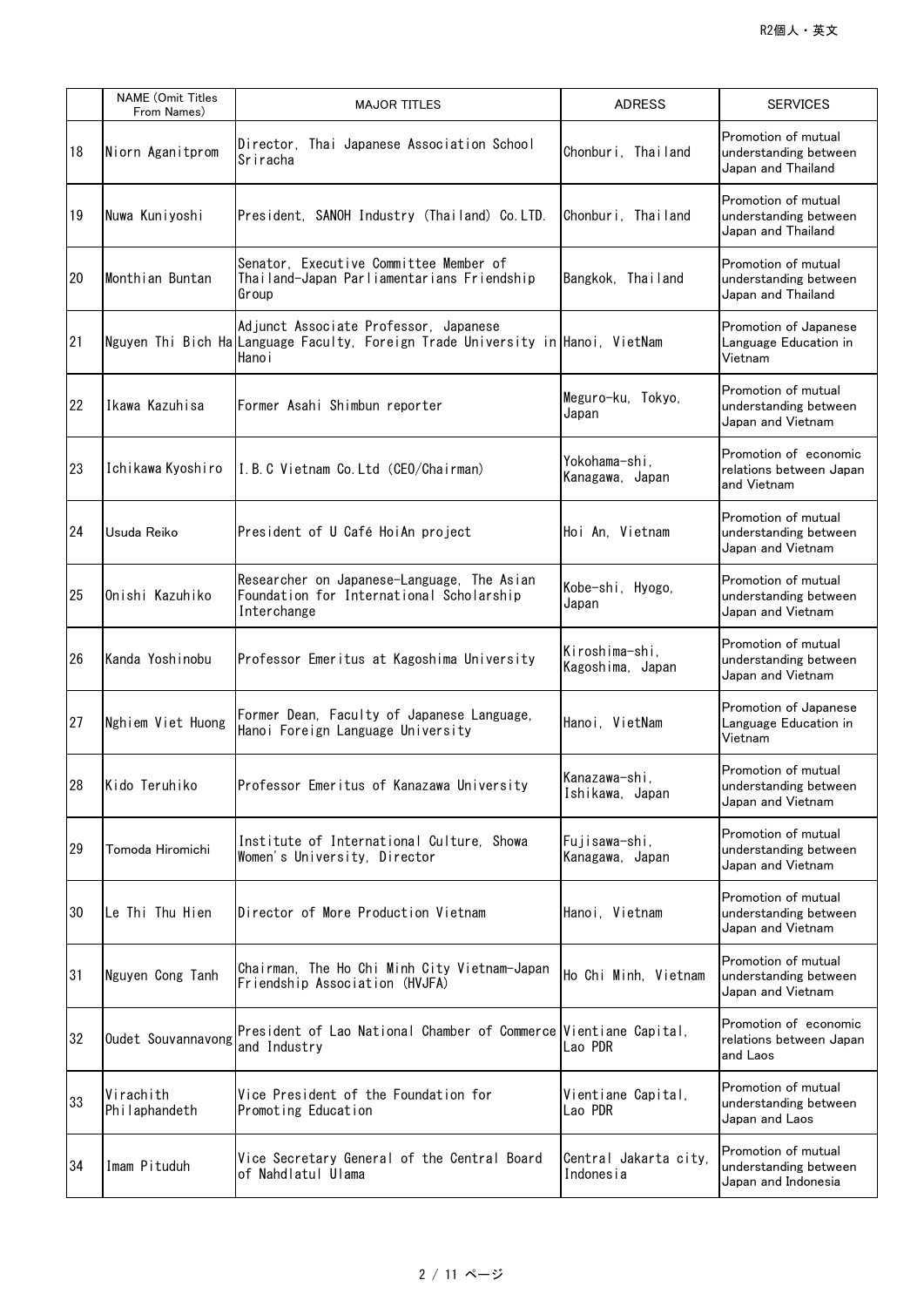|    | <b>NAME</b> (Omit Titles<br>From Names) | <b>MAJOR TITLES</b>                                                                                             | <b>ADRESS</b>                   | <b>SERVICES</b>                                                                 |
|----|-----------------------------------------|-----------------------------------------------------------------------------------------------------------------|---------------------------------|---------------------------------------------------------------------------------|
| 35 | Agus Zainal Arifin                      | Professor, Institut Teknologi Sepuluh<br>Nopember                                                               | Surabaya, Indonesia             | Promotion of mutual<br>understanding between<br>Japan and Indonesia             |
| 36 | Hida keiko (Keiko<br>Mandera)           | Royal Kirana Spa marketing manager                                                                              | Bali, Indonesia                 | Promotion of cultural<br>exchange through art<br>between Japan and<br>Indonesia |
| 37 |                                         | Anak Agung Gde Rai Direktur Agung Rai Fine Art Gallery, Ubud                                                    | Bali. Indonesia                 | Promotion of cultural<br>exchange through art<br>between Japan and<br>Indonesia |
| 38 | Neka                                    | Pande Wayan Suteja Kepala Neka Art Museum                                                                       | Bali, Indonesia                 | Promotion of cultural<br>exchange through art<br>between Japan and<br>Indonesia |
| 39 | Kenneth Tan                             | Singapore Film Society Chairman                                                                                 | Singapore                       | Promotion of cultural<br>exchange through art<br>between Japan and<br>Singapore |
| 40 | lShimozono Seiko                        | President, Fukiage-Malaysia Freindship<br>Association                                                           | Hioki-shi, Kagoshima,<br>Japan  | Promotion of mutual<br>understanding between<br>Japan and Malaysia              |
| 41 | Mizuno Toshio                           | Head of Japanese Teachers, Special<br>Preparatory Program to Enter Japanese<br>University, University of Malaya | Kuala Lumpur,<br>Malaysia       | Promotion of mutual<br>understanding between<br>Japan and Malaysia              |
| 42 | Kunna Dash                              | President, India Japan Friendship Centre                                                                        | Kyoto-shi, Kyoto,<br>Japan      | Promotion of mutual<br>understanding between<br>Japan and India                 |
| 43 | Deepak Jayant<br>Tilak                  | Vice Chancellor, Tilak Maharashtra Vidyapeeth Maharashtra, India                                                |                                 | Promotion of Japanese<br>Language Education in<br>India                         |
| 44 | Reza Dilshard<br>Kareem                 | President and Founder of Origami Folder's<br>Assoiciation                                                       | Dehiwala, Sri Lanka             | Promotion of Japanese<br>Culture in Sri Lanka                                   |
| 45 | Dilrukshi<br>Martenstyn                 | President of Bonsai Association, Sri Lanka                                                                      | Colombo, Sri Lanka              | Promotion of Japanese<br>Culture in Sri Lanka                                   |
| 46 | Narata Kenjiro                          | Representative of DOSANKO Community Health<br>International                                                     | Sapporo-shi,<br>Hokkaido, Japan | Promotion of mutual<br>understanding between<br>Japan and Nepal                 |
| 47 | Wada Akiko                              | President, Rumbur Development welfare &<br>Conservation Society                                                 | Khyber Pakthunkhwa.<br>Pakistan | Promotion of mutual<br>understanding between<br>Japan and Pakistan              |
| 48 | Akiko Keene                             | Honorary Advisor, National Conference of<br>State Societies (NCSS)                                              | Maryland, U.S.A.                | Promotion of mutual<br>understanding between<br>Japan and the U.S.A.            |
| 49 | Otani Koji                              | Japanese Language Teacher at Thomas Jefferson<br>High School for Science and Technology                         | Virginia, U.S.A.                | Promotion of Japanese<br>Language Education in<br>the U.S.A                     |
| 50 | Ezilda Samoville                        | Director, Office of International Relations,<br>California State Senate                                         | California, U.S.A.              | Promotion of mutual<br>understanding between<br>Japan and the U.S.A.            |
| 51 | Stephen T.<br>Quigley, Jr.              | President, Sister Cities International<br>Foundation                                                            | California, U.S.A.              | Promotion of mutual<br>understanding between<br>Japan and the U.S.A.            |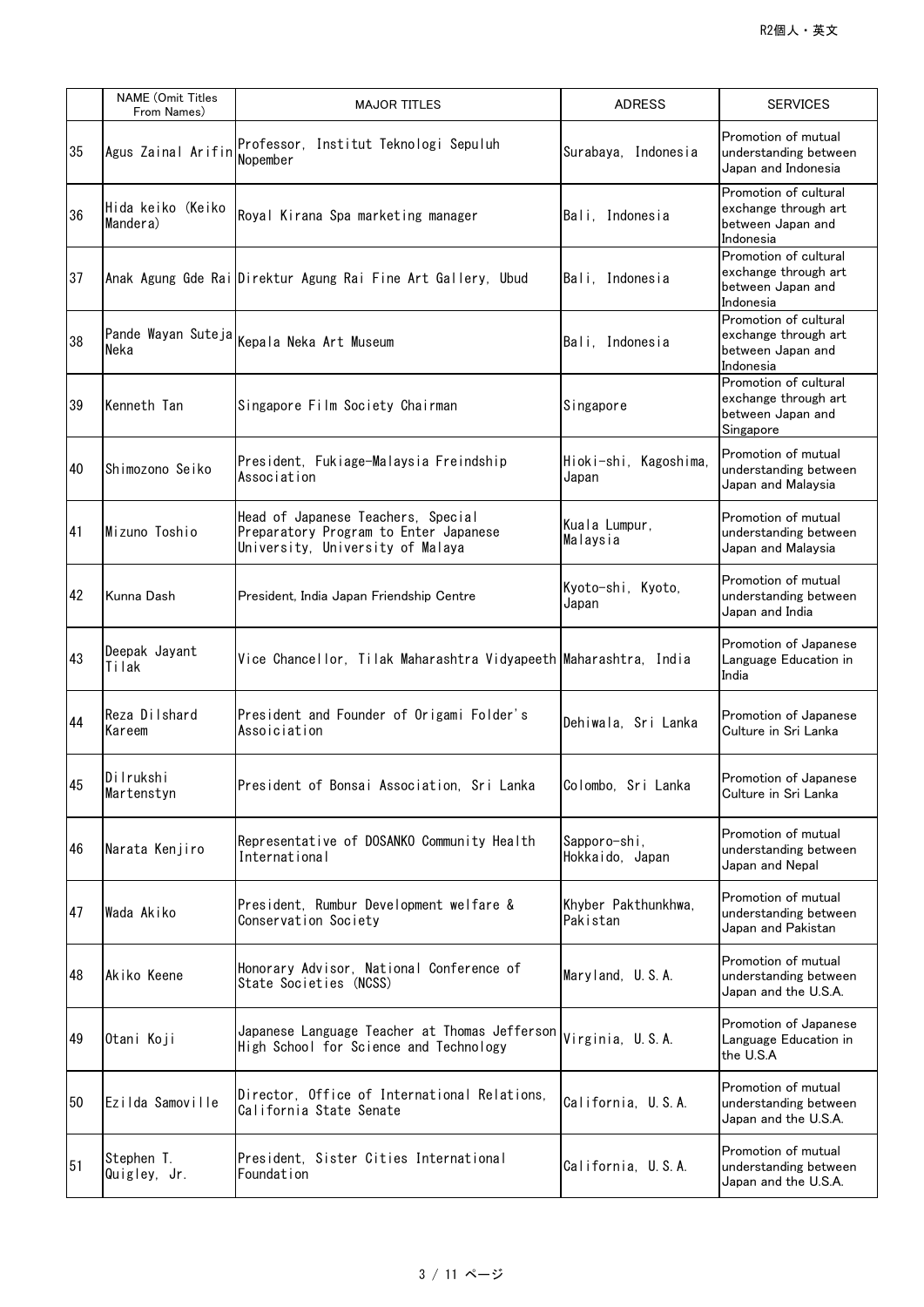|    | <b>NAME</b> (Omit Titles<br>From Names) | <b>MAJOR TITLES</b>                                                                                     | <b>ADRESS</b>                       | <b>SERVICES</b>                                                      |
|----|-----------------------------------------|---------------------------------------------------------------------------------------------------------|-------------------------------------|----------------------------------------------------------------------|
| 52 | Brian Yoshiaki<br>Shiroyama             | Vice President, Friends and Family of Nisei<br>Veterans (FFNV)                                          | California, U.S.A.                  | Promotion of mutual<br>understanding between<br>Japan and the U.S.A. |
| 53 | Gregory Wolf                            | Executive Director of World Trade Center<br>Anchorage                                                   | Alaska, U.S.A.                      | Promotion of economic<br>relations between Japan<br>and the U.S.A.   |
| 54 | Alice Kishiye<br>Murata                 | Former President, Heiwa Terrace                                                                         | Illinois, U.S.A.                    | Promotion of mutual<br>understanding between<br>Japan and the U.S.A. |
| 55 | Anne Shimojima                          | Storyteller                                                                                             | Illinois, U.S.A.                    | Promotion of mutual<br>understanding between<br>Japan and the U.S.A. |
| 56 | Karen Izui<br>Kanemoto                  | Executive Director, the Japanese Mutual Aid<br>Society of Chicago                                       | Illinois, U.S.A.                    | Promotion of mutual<br>understanding between<br>Japan and the U.S.A. |
| 57 | Hatasa Kazumi                           | Professor, School of Languages and Cultures,<br>Purdue University                                       | Indiana, U.S.A.                     | Promotion of Japanese<br>Language Education in<br>the U.S.A          |
| 58 | Michael S.<br>Mitchell                  | Former President, Japanese Garden Foundation   Louisiana, U.S.A.                                        |                                     | Promotion of mutual<br>understanding between<br>Japan and the U.S.A. |
| 59 | Josette Sheeran                         | President and CEO, Asia Society                                                                         | New York, U.S.A.                    | Promotion of mutual<br>understanding between<br>Japan and the U.S.A. |
| 60 | Toyoko Poong-Ja<br>Kang                 | Professor of Japanese Language at University<br>of Guam                                                 | Guam, U.S.A.                        | Promotion of Japanese<br>Language Education in<br>the U.S.A          |
| 61 | Perry John                              | Pangelinan Tenorio Fiscal Analyist CNMI Legislative Bureau                                              | Northern Mariana<br>Islands, U.S.A. | Promotion of mutual<br>understanding between<br>Japan and the U.S.A. |
| 62 | eiland                                  | William Henry W Member of Executive Committee and former<br>President, Japan-America Society of Houston | Texas, U.S.A.                       | Promotion of mutual<br>understanding between<br>Japan and the U.S.A. |
| 63 | Morita Kiyoko<br>Caine                  | President of the Massachusetts Hokkaido<br>Association                                                  | Massachusetts, U.S.A.               | Promotion of Japanese<br>Language Education in<br>the U.S.A          |
| 64 | Mary Cunningham                         | Vice President, Japan-America Society of<br>Northwest Florida, Inc.                                     | Florida, U.S.A.                     | Promotion of mutual<br>understanding between<br>Japan and the U.S.A. |
| 65 | Weinberg Teruko                         | Teruko Weinberg, Inc. President & CEO                                                                   | California, U.S.A.                  | Promotion of mutual<br>understanding between<br>Japan and the U.S.A. |
| 66 | Nancy Jacobi                            | Japanese paper specialist<br>(President, The<br>Japanese Paper Place)                                   | Ontario, Canada                     | Promotion of Japanese<br>Culture in Canada                           |
| 67 | Stephen W. Bowman                       | Chair, Board of Trustees, Royal Ontario<br>Museum                                                       | Ontario, Canada                     | Promotion of Japanese<br>Culture in Canada                           |
| 68 | Kimura Shigeo                           | President, Japanese Restaurant Association of<br>Canada                                                 | Ontario, Canada                     | Promotion of Japanese<br>food culture in Canada                      |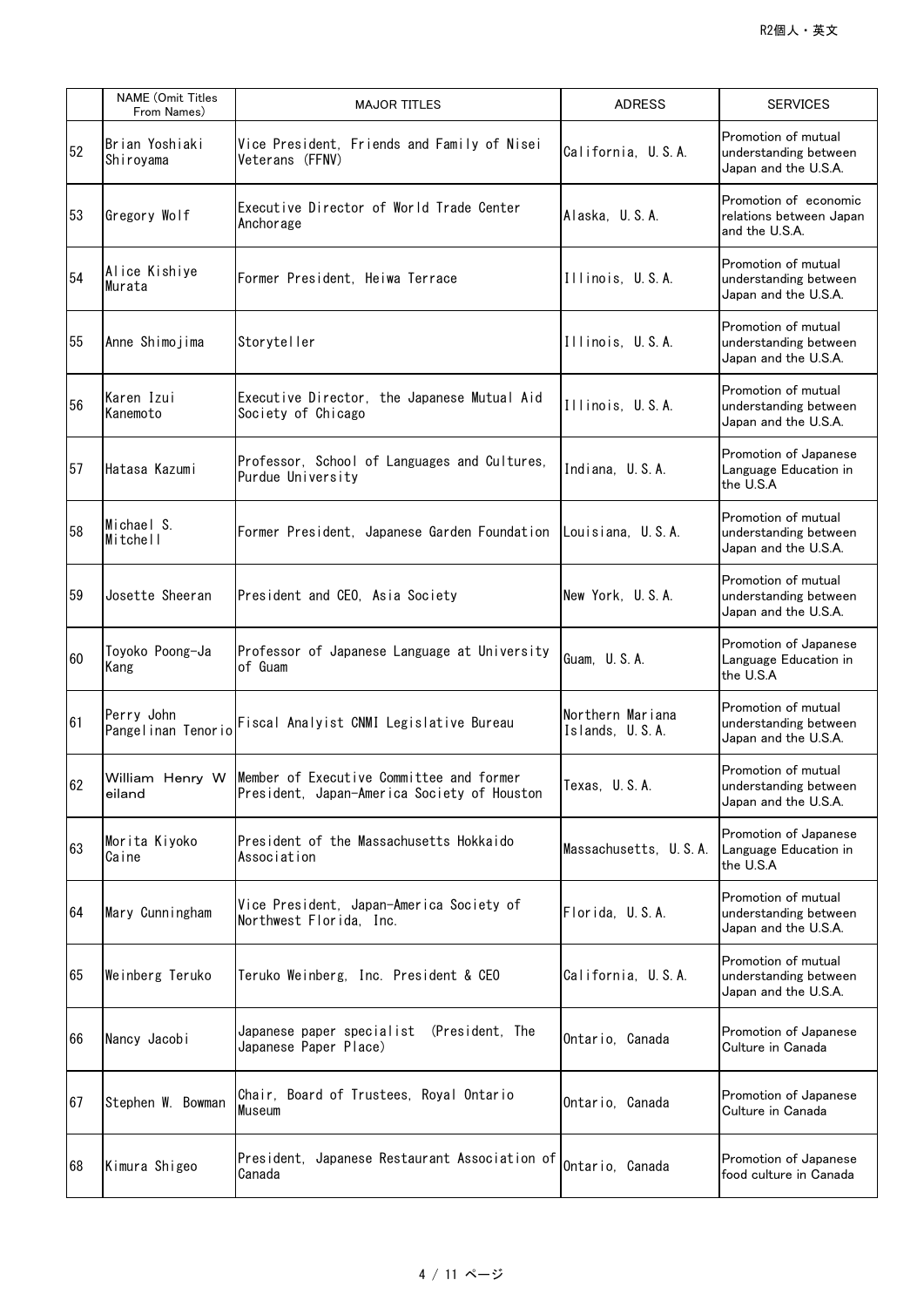|    | <b>NAME</b> (Omit Titles<br>From Names) | <b>MAJOR TITLES</b>                                                                                                           | <b>ADRESS</b>                         | <b>SERVICES</b>                                                                                              |
|----|-----------------------------------------|-------------------------------------------------------------------------------------------------------------------------------|---------------------------------------|--------------------------------------------------------------------------------------------------------------|
| 69 | Mary Kitagawa                           | Member of the Greater Vancouver Japanese<br>Canadian Citizens' Association                                                    | British Columbia,<br>Canada           | Promotion of mutual<br>understanding between<br>Japan and Canada                                             |
| 70 | Helen Green                             | President, Victoria Homestay                                                                                                  | Prince Edward Island.<br>Canada       | Promotion of mutual<br>understanding between<br>Japan and Canada                                             |
| 71 | Thomas Hsiang                           | Vice President, American Go Association/Vice<br>President, International Go Federation                                        | New York, U.S.A.                      | Promotion of Japanese<br>Culture in the U.S.A.                                                               |
| 72 |                                         | Luis Alonso Chévez p <sub>resident,</sub> Salvadoran Judo Federation                                                          | La Libertad, El<br>Salvador           | Promotion of mutual<br>understanding through<br>Judo between Japan and<br>El Salvador                        |
| 73 | Oswalds Adalberto<br>Mata Trujillo      | President, Karate Federation of El Salvador                                                                                   | La Libertad. El<br>Salvador           | Promotion of mutual<br>understanding through<br>Karate between Japan<br>and El Salvador                      |
| 74 | Ernesto Alberto<br>Guzmán Gómez         | President of the National Technical<br>Collective of Matsubayashi Shorin Ryu                                                  | Habana, Cuba                          | Promotion of mutual<br>understanding through<br>martial arts between<br>Japan and Cuba                       |
| 75 | Rafae  Jacinto<br>Manso Reyes           | President of the Cuban Judo Federation                                                                                        | Mayabeque, Cuba                       | Promotion of Judo in<br>Cuba                                                                                 |
| 76 | Henry Nuñez Najera                      | President of NATIONAL OLYMPIC COMMITTEE OF<br>COSTA RICA                                                                      | Heredia, Costa Rica                   | Promotion of mutual<br>understanding through<br>sports between Japan<br>and Costa Rica                       |
| 77 | Mark Anthony<br>Littrean                | Chairman, Queen's Park Judo Club (Director,<br>Head Instructor)                                                               | Port of Spain,<br>Trinidad and Tobago | Promotion of Judo in<br><b>Trinidad and Tobago</b>                                                           |
| 78 | Keito de Endara                         | Founder of the Panama-Japan Friendship<br>Association "FujiBaru"                                                              | Panama, Panama                        | Promotion of Japanese<br>Culture in Panama                                                                   |
| 79 | Nakamura Seiichi                        | Kanazawa University, Intutitute of Human and<br>Social Sciences, Center for Cultural Resource<br>Studies, Director, Professor | Kamanazawa-shi,<br>Ishikawa, Japan    | Promotion of mutual<br>understanding through cultural<br>and academic exchange<br>between Japan and Honduras |
| 80 | Araceli Komukai<br>Gang                 | Former President of the Edomura Association<br>of Acacoyagua                                                                  | Chiapas, Mexico                       | Promotion of mutual<br>understanding between<br>Japan and Mexico                                             |
| 81 | Maria Teresa<br> Kasuga Osaka           | Former President of the Board of the Mexican-<br>Japanese School                                                              | Mexico city, Mexico                   | Promotion of mutual<br>understanding between<br>Japan and Mexico                                             |
| 82 | Luis Alberto<br>Yamamoto Vergara        | Former President of the Mexican-Japanese<br>Association of Mexicali                                                           | Baja California,<br>Mexico            | Promotion of mutual<br>understanding between<br>Japan and Mexico                                             |
| 83 | Morimoto Masayoshi                      | Managing Director, The Association of Nikkei<br>& Japanese Abroad                                                             | Urayasu-shi, Chiba,<br>Japan          | Promotion of economic<br>relations between Japan<br>and Brazil                                               |
| 84 | Bunno Kazuyoshi                         | President of Argentina Colonization<br>Cooperative                                                                            | Buenos Aires.<br>Argentina            | Promotion of mutual<br>understanding between<br>Japan and Argentina                                          |
| 85 | China Teiichi                           | President of Ryukyu Sapukai Sanshin Group                                                                                     | San Martin, Argentina                 | Promotion of Japanese<br>Culture in Argentina                                                                |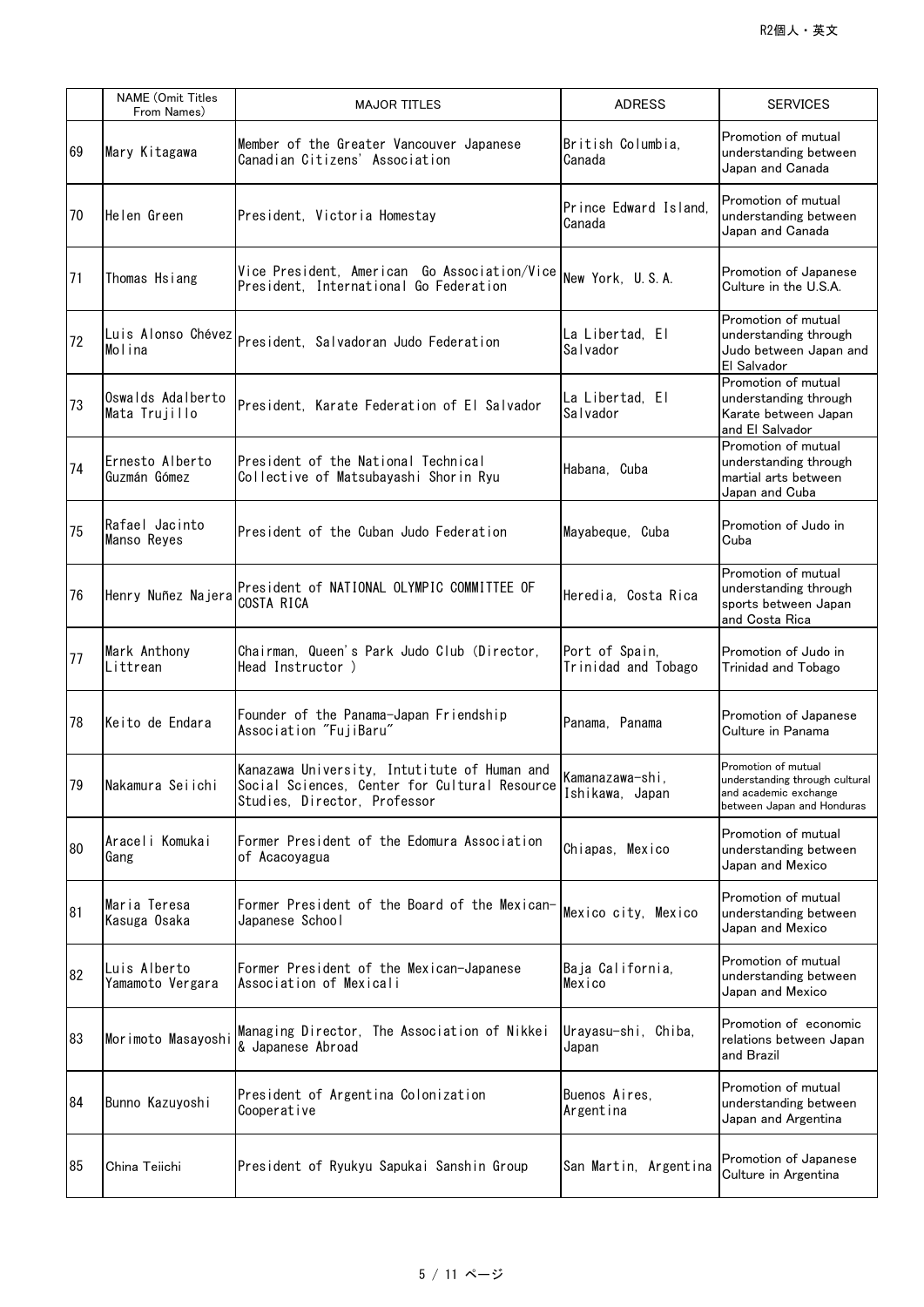|     | <b>NAME</b> (Omit Titles<br>From Names)  | <b>MAJOR TITLES</b>                                                                                                                                                           | <b>ADRESS</b>                     | <b>SERVICES</b>                                                                        |
|-----|------------------------------------------|-------------------------------------------------------------------------------------------------------------------------------------------------------------------------------|-----------------------------------|----------------------------------------------------------------------------------------|
| 86  | Higa Inés                                | Former President of the Japanese Association<br>of Salta                                                                                                                      | Salta, Argentina                  | Promotion of mutual<br>understanding between<br>Japan and Argentina                    |
| 87  | Mirta Cecilia Higa Architect             |                                                                                                                                                                               | Obera, Argentina                  | Promotion of mutual<br>understanding between<br>Japan and Argentina                    |
| 88  | Kakisu Carlos<br>Yoshinobu               | Former President of the Japanese Association<br>of Santa Fe                                                                                                                   | Santa Fe, Argentina               | Promotion of mutual<br>understanding between<br>Japan and Argentina                    |
| 89  | Ernesto Kimura                           | President of the Japanese Association in<br>Argentina                                                                                                                         | Buenos Aires.<br>Argentina        | Promotion of Kendo in<br>Argentina                                                     |
| 90  | Roberto Yagen<br>Nakamatsu               | President of La Plata Hochi                                                                                                                                                   | Rosario, Argentina                | Promotion of mutual<br>understanding between<br>Japan and Argentina                    |
| 91  | Ni ikado Sadao                           | Former President of the Nomura-Style<br>Classical Music Association in Argentina                                                                                              | Buenos Aires,<br>Argentina        | Promotion of Japanese<br>Culture in Argentina                                          |
| 92  | Maria Isabel<br>Teruya                   | President of the Association of Nikkei<br>Universitaries                                                                                                                      | Buenos Aires,<br>Argentina        | Promotion of mutual<br>understanding between<br>Japan and Argentina                    |
| 93  | José Togo                                | Professor at the National University of<br>Santiago del Estero                                                                                                                | Santiago del Estero,<br>Argentina | Promotion of mutual<br>understanding between<br>Japan and Argentina                    |
| 94  | Yagi Senjun                              | President of the Okinawan Center in Argentina Quilmes, Argentina                                                                                                              |                                   | Promotion of mutual<br>understanding between<br>Japan and Argentina                    |
| 95  | Ricardo Agustin<br><b>Toro Tassara</b>   | Director of National Emergency Office (ONEMI)<br>Chile                                                                                                                        | Santiago, Chile                   | Promotion of mutual<br>understanding between<br>Japan and Chile                        |
|     | 96 Kosaka Yoshitsugu                     | $\left  \begin{matrix} \mathsf{Ex} \end{matrix} \right $ General Director, Japanese Association in $\left  \begin{matrix} \mathsf{Y} \end{matrix} \right $ Paraguay<br>Yguazu |                                   | Promotion of mutual<br>understanding between<br>Japan and Paraguay                     |
| 97  | Yamanishi Shiro                          | Vice President, Japanese Association in<br>Asuncion                                                                                                                           | Fernando de la Mora,<br>Paraguay  | Promotion of mutual<br>understanding between<br>Japan and Paraguay                     |
| 98  | Horikawa Mitsuru<br>(Horikawa<br>Shindo) | President,<br>Acedemy of Shodo in Paraguay                                                                                                                                    | Asuncion, Paraguay                | Promotion of cultural<br>exchange though<br>Calligraphy between Jap<br>an and Paraguay |
| 99  | Akira Obara                              | Former Commander of Brazilian Army Aviation                                                                                                                                   | Moema, Brazil                     | Promotion of mutual<br>understanding between<br>Japan and Brazil                       |
| 100 | Fernando Eizo Ono                        | Superior Labour Court of<br>Former-Judge,<br>Brazil                                                                                                                           | Curitiba, Brazil                  | Promotion of mutual<br>understanding between<br>Japan and Brazil                       |
| 101 |                                          | Antonio Teruo Kato Former-Member of Paraná State Parliament                                                                                                                   | Paranavai, Brazil                 | Promotion of mutual<br>understanding between<br>Japan and Brazil                       |
| 102 | Tadaaqui Hirose                          | Former-President, Federal Court of Justice<br>of Brazil, 4th Jurisdiction                                                                                                     | Curitiba, Brazil                  | Promotion of mutual<br>understanding between<br>Japan and Brazil                       |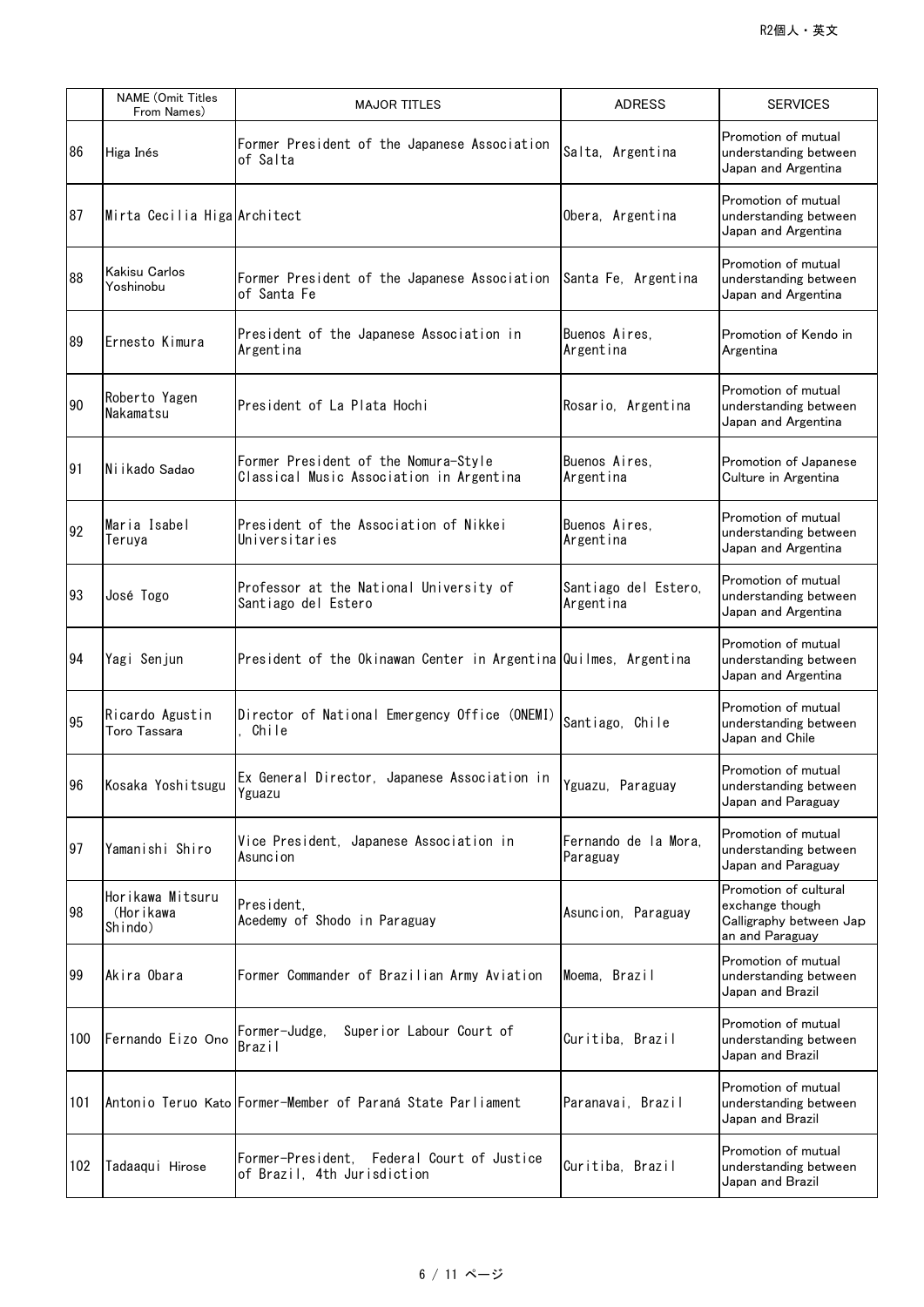|     | <b>NAME</b> (Omit Titles<br>From Names) | <b>MAJOR TITLES</b>                                                                                                        | <b>ADRESS</b>                    | <b>SERVICES</b>                                                           |
|-----|-----------------------------------------|----------------------------------------------------------------------------------------------------------------------------|----------------------------------|---------------------------------------------------------------------------|
| 103 | Mario Massao<br>Hossokawa               | President of Maringa City Council                                                                                          | Maringa, Brazil                  | Promotion of mutual<br>understanding between<br>Japan and Brazil          |
| 104 | Nagayama Hachiro                        | Member of the Deliberative Counsil, Japanese-<br>Brazilian Beneficience of Sao Paulo                                       | Sao Paulo, Brazil                | Promotion of mutual<br>understanding between<br>Japan and Brazil          |
| 105 | Okamoto Yoichi                          | Honorary President, Brazil Sumo Confederation                                                                              | <b>Sao Paulo. Brazil</b>         | Promotion of Japanese<br>Culture in Brasil                                |
| 106 | Uehara Keizo                            | General Superintendent, Kunito Miyasaka<br>Foundation                                                                      | Sao Paulo, Brazil                | Promotion of mutual<br>understanding between<br>Japan and Brazil          |
| 107 | Tadayoshi Hanada                        | President, Federation of the Association of<br>Nikkei in Middle West Region                                                | Campinas, Brazil                 | Promotion of mutual<br>understanding between<br>Japan and Brazil          |
| 108 | Tanaka Kohdo                            | Opera Singer                                                                                                               | Sakai-shi, Osaka,<br>Japan       | Promotion of cultural<br>exchange through art<br>between Japan and Brazil |
| 109 | Shirahama Kiyotoshi                     | President, Agro Maquinas Minas Gerais Co. Ltd                                                                              | Cambui, Brazil                   | Promotion of mutual<br>understanding between<br>Japan and Brazil          |
| 110 | Yasunaga Kazunori                       | Member of Municipal Council for Agricultural<br>Development in Lins City                                                   | Promissao, Brazil                | Promotion of mutual<br>understanding between<br>Japan and Brazil          |
| 111 | Yoshida Teruo                           | Music teacher, Conductor, Sao Paulo State<br>Symphony Orchestra Children's Choir                                           | Sao Paulo, Brazil                | Promotion of cultural<br>exchange through art<br>between Japan and Brazil |
| 112 | Hirata Fujiyoshi                        | Secretary General, Japanese Chamber of<br>Commerce and Industry of Brazil                                                  | Sao Paulo, Brazil                | Promotion of economic<br>relations between Japan<br>and Brazil            |
| 113 | Kaneko Kenichi                          | Member of the Plastic Arts Commission of the<br>Brazilian Society of Japanese Culture and<br>Social Assistance             | Cotia, Brazil                    | Promotion of cultural<br>exchange through art<br>between Japan and Brazil |
| 114 | Marcelo Mattos<br>Araujo                | Former President of JAPAN HOUSE São Paulo                                                                                  | Sao Paulo, Brazil                | Promotion of cultural<br>exchange through art<br>between Japan and Brazil |
| 115 | Elizabeth Mitie<br>Fukuda               | Ex-President of the Japan-Brazil Association<br>of Roraima                                                                 | Boa Vista, Brazil                | Promotion of mutual<br>understanding between<br>Japan and Brazil          |
| 116 | Sérgio Fonseca<br>Gimarães              | Chief of the Gabinet of the Director of the<br>INPA                                                                        | Manaus, Brazil                   | Promotion of mutual<br>understanding between<br>Japan and Brazil          |
| 117 | Koji Fukasawa                           | Vice-Presidente e Diretor Financeiro da<br>Associação Cultural e Esportiva Nipo-<br>Brasileira do Estado do Rio de Janeiro | Rio de Janeiro,<br>Brazil        | Promotion of mutual<br>understanding between<br>Japan and Brazil          |
| 118 | Miriam Nigri Dana                       | Origami Teacher, Calouste Gulbenkian Art<br>Center                                                                         | Rio de Janeiro,<br><b>Brazil</b> | Promotion of Japanese<br>Culture in Brasil                                |
| 119 | Iyoda Akira                             | Ex-president of Japanese Culture Association<br>at Recife                                                                  | Recife, Brazil                   | Promotion of mutual<br>understanding between<br>Japan and Brazil          |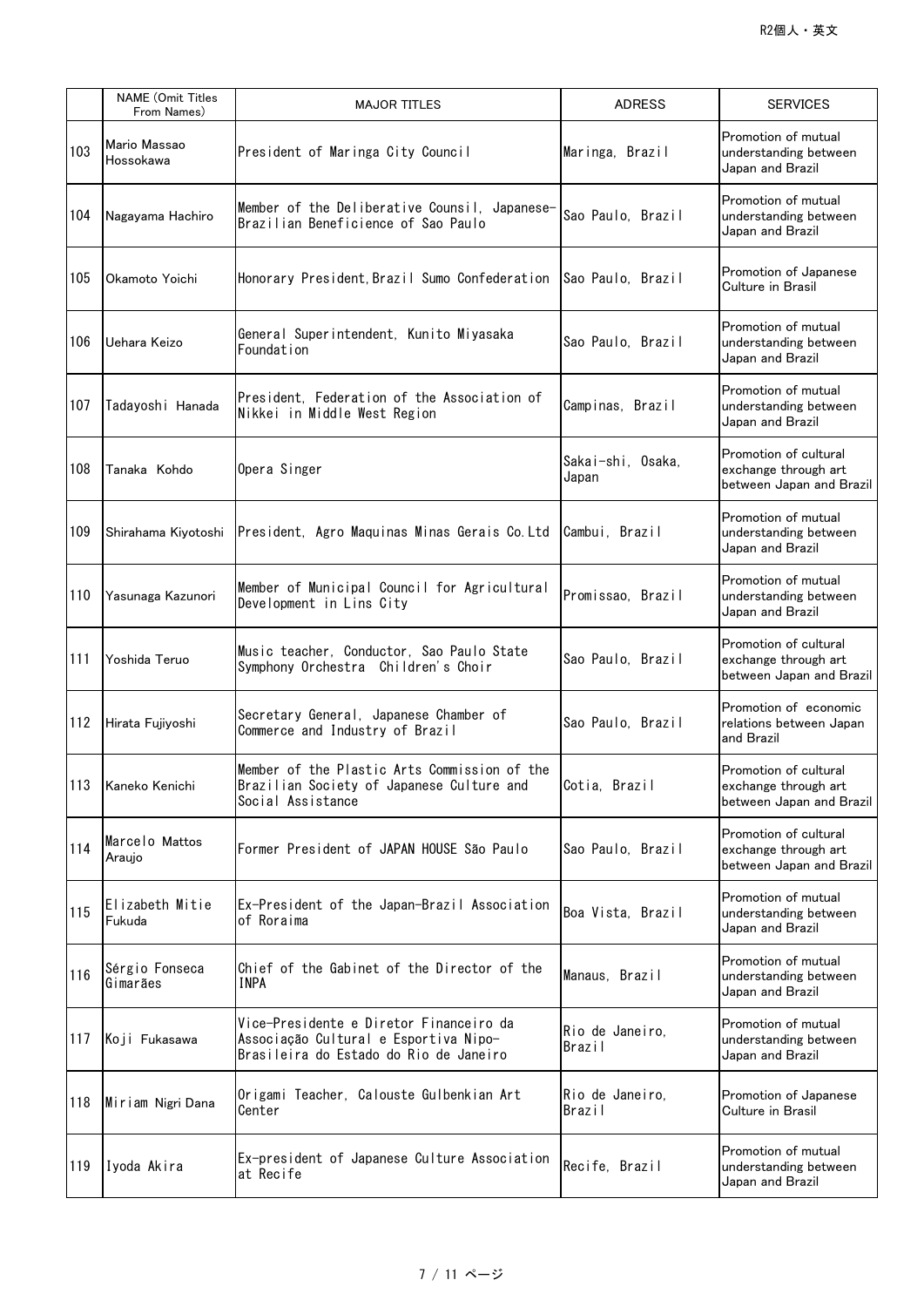|     | <b>NAME</b> (Omit Titles<br>From Names)              | <b>MAJOR TITLES</b>                                                                                                         | <b>ADRESS</b>               | <b>SERVICES</b>                                                                  |
|-----|------------------------------------------------------|-----------------------------------------------------------------------------------------------------------------------------|-----------------------------|----------------------------------------------------------------------------------|
| 120 | Iwata Kenichi                                        | CEO of The Tamago Eggs Group                                                                                                | Recife, Brazil              | Promotion of mutual<br>understanding between<br>Japan and Brazil                 |
| 121 | Olga Asato Hichiya Olympian                          |                                                                                                                             | Lima, Peru                  | Promotion of mutual<br>understanding through<br>sports between Japan<br>and Peru |
| 122 | Marisa Matsuda<br>Matayoshi                          | Executive Director of the Peruvian Nacional<br>Sport Federation of Softball                                                 | Lima, Peru                  | Promotion of mutual<br>understanding through<br>sports between Japan<br>and Peru |
| 123 | Declan M. Downey                                     | University Professor in Modern European and<br>Japanese Diplomatic History, University<br>College Dublin, School of History | Dublin, Ireland             | Promotion of mutual<br>understanding between<br>Japan and Ireland                |
| 124 | Anna Jackson                                         | Keeper, Asian Department, Victoria and Albert London, United<br>Museum                                                      | Kingdom                     | Promotion of Japanese<br>Culture in the United<br>Kingdom                        |
| 125 | Kaneko Yoko                                          | Advisor to Japanese Association in Stockholm                                                                                | Stockholm, Sweden           | Promotion of mutual<br>understanding between<br>Japan and Sweden                 |
| 126 | Emilio Lamo de<br>Espinosa                           | Chairman, Elcano Royal Institute                                                                                            | Madrid, Spain               | Promotion of mutual<br>understanding between<br>Japan and Spain                  |
| 127 | Pablo Alomar<br>Salvioni                             | Salvioni y Alomar" CEO                                                                                                      | Madrid, Spain               | Promotion of economic<br>relations between Japan<br>and Spain                    |
| 128 | nez                                                  | Carmen Aldama Jimé Chairman of the Friends of Kamishibai<br>Association of Spain                                            | Pamplona, Spain             | Promotion of Japanese<br>Culture in Spain                                        |
| 129 | Vicente David<br>Almazán Tomás                       | Professor at University of Zaragoza                                                                                         | Zaragoza, Spain             | Promotion of Japan<br>research in Spain                                          |
| 130 | Nobuo Ignacio Ló<br>pez Sako                         | Associate Professor at the University of<br>Granada                                                                         | Granada, Spain              | Promotion of Japan<br>research in Spain                                          |
| 131 | Harry Solvang                                        | Professor of Japanese Linguistics at<br>University of Bergen                                                                | Bergen, Vestland,<br>Norway | Promotion of Japanese<br>Language Education in<br>Norway                         |
| 132 | Fabien Osmont                                        | Chairman of Alsatian Shogi Association                                                                                      | Jebsheim, France            | Promotion of Japanese<br>Culture in France                                       |
| 133 | Brigitte Klinkert                                    | Minister in charge of Economic Inclusion,<br>attached to the Minister of Labour,<br>Employment and Economic Inclusion       | Paris, France               | Promotion of mutual<br>understanding between<br>Japan and France                 |
| 134 | Maria Cristina da<br>Fonseca Ataíde<br>Castel-Branco | Professor of Garden History                                                                                                 | Lisbon, Portugal            | Promotion of Japanese<br>Culture in Portugal                                     |
| 135 | Reko Dida                                            | Japanese Language Lecturer,<br>Polytechnic<br>University of Tirana                                                          | Tirana, Albania             | Promotion of Japanese<br>Language Education in<br>Albania                        |
| 136 | Fujizuka Akemi<br><b>Bardis</b>                      | Kyodo News Staff Reporter Athens                                                                                            | Kifissia, Greece            | Promotion of mutual<br>understanding between<br>Japan and Greece                 |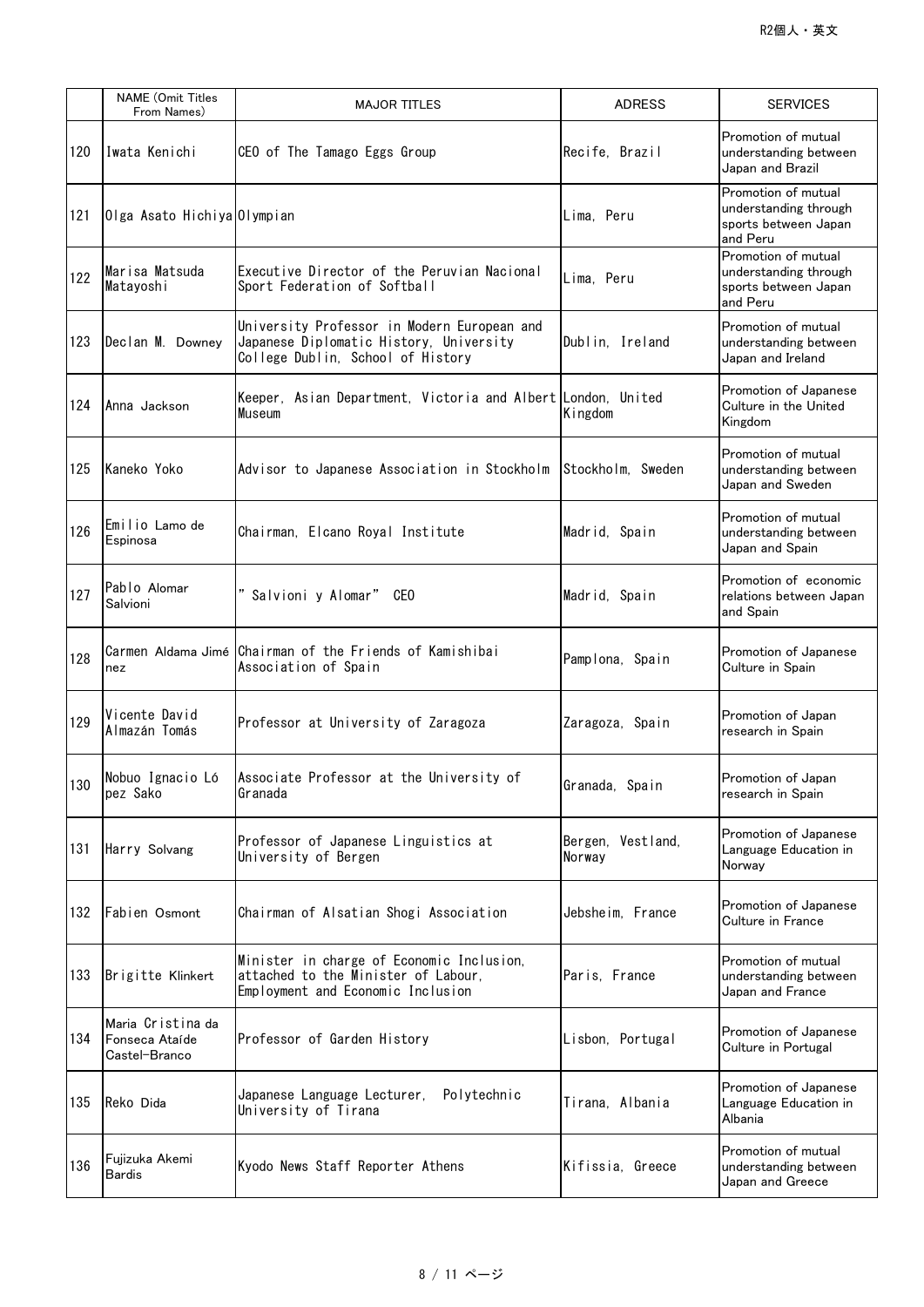|     | <b>NAME</b> (Omit Titles<br>From Names) | <b>MAJOR TITLES</b>                                                                   | <b>ADRESS</b>                            | <b>SERVICES</b>                                                                 |
|-----|-----------------------------------------|---------------------------------------------------------------------------------------|------------------------------------------|---------------------------------------------------------------------------------|
| 137 | Josip Kuhtic                            | Rector of Zagreb Cathedral                                                            | Zagreb, Croatia                          | Promotion of mutual<br>understanding between<br>Japan and Croatia               |
| 138 | Herbort - Tanno<br>Naoko                | First President of Cercle Suisse Japon                                                | Canton of Vaud.<br>Switzerland           | Promotion of mutual<br>understanding between<br>Japan and Switzerland           |
| 139 | Takeya Munehisa                         | Manager, filia GmbH                                                                   | Berlin, Germany                          | Promotion of mutual<br>understanding between<br>Japan and Germany               |
| 140 | Okuda Jun                               | Director, Institute of Inorganic Chemistry,<br>RWTH Aachen University                 | Aachen, Germany                          | Promotion of mutual<br>understanding between<br>Japan and Germany               |
| 141 | Katsuko Schmid                          | Shakunage Ambassador                                                                  | Stadtbergen, Germany                     | Promotion of mutual<br>understanding between<br>Japan and Germany               |
| 142 | Uta Werlich                             | Director of the Museum Fuenf Kontinente                                               | Munich, Germany                          | Promotion of Japanese<br>Culture in Germany                                     |
| 143 | Izaki Masahiro                          | General Music Director of Szolnok city                                                | Szolnok, Hungary                         | Promotion of cultural<br>exchange through music<br>between Japan and<br>Hungary |
| 144 | Iatcuk Marina                           | Director of the Palace of Culture of Railway<br>Workers                               | Vladivostok, Russian<br>Federation       | Promotion of mutual<br>understanding between<br>Japan and Russia                |
| 145 | Danshina, Sofia<br>Vitalievna           | Deputy Chairman, Russia-Japan Friendship<br>Society                                   | Saint-Petersburg,<br>Russian Federation  | Promotion of Japanese<br>Culture in Russia                                      |
| 146 | Cherednichenko,<br>Alla Vasilievna      | Director. School No. 583 of Saint-Petersburg                                          | Saint-Petersburg,<br>Russian Federation  | Promotion of Japanese<br>Language Education in<br>Russia                        |
| 147 | Rakhlin, Mikhail<br>Anatolievich        | Honored Coach of Russia, President of<br>Turbostroitel Judo Club                      | Saint-Petersburg,<br>Russian Federation  | Promotion of Judo in<br>Russia                                                  |
| 148 | Baramygin Nikolai<br>Andreevich         | Head of Yakutsk Branch of<br>《Russia-Japan》<br>Society                                | Yakutsk, Russian<br>Federation           | Promotion of mutual<br>understanding between<br>Japan and Russia                |
| 149 | Pozdniak Vladislav<br>Victorovich       | Head of 《Shelekhov-Nomi》<br>Society                                                   | Shelekhov, Russian<br>Federation         | Promotion of mutual<br>understanding between<br>Japan and Russia                |
| 150 | Vorobiyova<br>Tatiyana                  | President of "DIANA CLUB"                                                             | Yuzhno-Sakhalinsk,<br>Russian Federation | Promotion of mutual<br>understanding between<br>Japan and Russia                |
| 151 | Anahit Nersesyan                        | Pianist                                                                               | Yerevan, Armenia                         | Promotion of cultural<br>exchange through art<br>between Japan and<br>Armenia   |
| 152 | Makhmud Muratov                         | Director of State Academic Bolshoi Theatre of<br>Uzbekistan Named After Alisher Navoi | Tashkent, Uzbekistan                     | Promotion of mutual<br>understanding between<br>Japan and Uzbekistan            |
| 153 | Elmira Idrisova                         | Vice-Rector for Academic Affairs, Eurasian<br>Technological University                | Almaty, Kazakhstan                       | Promotion of mutual<br>understanding between<br>Japan and Kazakhstan            |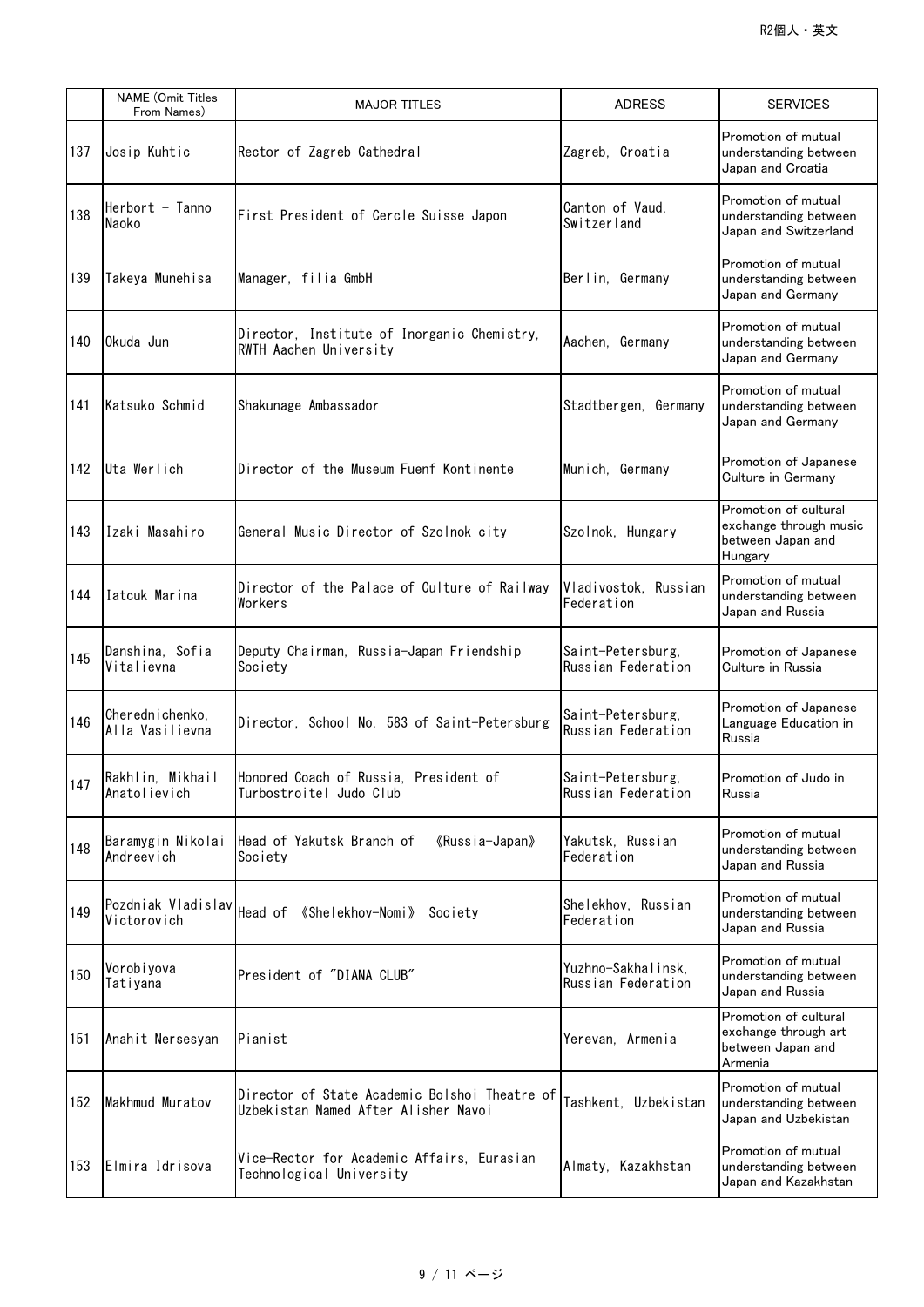|     | <b>NAME (Omit Titles</b><br>From Names) | <b>MAJOR TITLES</b>                                                                                                  | <b>ADRESS</b>                                                             | <b>SERVICES</b>                                                                                |
|-----|-----------------------------------------|----------------------------------------------------------------------------------------------------------------------|---------------------------------------------------------------------------|------------------------------------------------------------------------------------------------|
| 154 | Vorobeva Galina                         | The scholar of the Japanese-language pedagogy                                                                        | Bishkek, Kyrgyz<br>Republic                                               | Promotion of Japanese<br>Language Education in<br>Kyrgyz                                       |
| 155 | Mametnazarov<br>Yashuzak                | Lifelong Title of Honorary President of<br>Turkmenistan Karatedo Federation                                          | Ashgabat,<br>Turkmenistan                                                 | Promotion of mutual<br>understanding through<br>martial arts between<br>Japan and Turkmenistan |
| 156 | Mohamed El Sayed<br>Omar Moussa         | President of Egyptian Aikido Association                                                                             | Cairo, Egypt                                                              | Promotion of mutual<br>understanding through<br>martial arts between<br>Japan and Egypt        |
| 157 | Ali Volkan Erdemir                      | Head of Department of Japan Language and<br>Literature, Erciyes University                                           | Kayseri, Turkey                                                           | Promotion of Japanese<br>Language Education in<br>Turkey                                       |
| 158 | Umishima Ken                            | University of Bahrain : Former<br>Director/Lecturer at Japan Studies Centre                                          | Ota-ku, Tokyo, Japan                                                      | Promotion of Japanese<br>Language Education in<br>Bahrain                                      |
| 159 | Konjit Sine-<br>Giorgis                 | Ambassador.<br>Chairperson of Foreign Relations Council of<br>Ethiopia, Ministry of Foreign Affairs of<br>Ethiopia   | Addis Ababa, Ethiopia                                                     | Promotion of mutual<br>understanding between<br>Japan and foreign<br>countries                 |
| 160 | Ahoure Alban<br>Alphonse Emmanuel       | Associate Professor of Economics, Director of<br>the Economic Policy Analysis Unit of Cires<br>(CAPEC)               | Abidjan, Republic of<br>Cote d'Ivoire                                     | Promotion of mutual<br>understanding between<br>Japan and Cote d'Ivoire                        |
| 161 | Papa Birama Thiam                       | Directeur de la Coopération technique du Secr<br>étariat Général du Gouvernement                                     | Dakar, Senegal                                                            | Promotion of mutual<br>understanding between<br>Japan and Senegal                              |
| 162 | James Chukwuma<br>Ogbonna               | Former Deputy Vice-Chancellor (Academic),<br>University of Nigeria, Nsukka                                           | Enugu State, Nigeria                                                      | Promotion of mutual<br>understanding between<br>Japan and Nigeria                              |
| 163 | Mohammed Dauda                          | President, Nigeria-Japan Alumni Association<br>(NAIJAA)                                                              | Abuja, Nigeria                                                            | Promotion of mutual<br>understanding between<br>Japan and Nigeria                              |
|     | 164 Yokozeki Yumiko                     | Director, UNESCO IICBA (International<br>Institute for Capacity Building in Africa)                                  | Addis Ababa, Ethiopia United Nations and                                  | Promotion or public<br>awareness regarding the<br>Contribution of African                      |
| 165 | Ali Attas                               | Chief Instructor of Swahili Language, Foreign<br>Service Training Institute of Ministry of<br>Foreign Affairs, Japan | Fujisawa-shi,<br>Kanagawa, Japan                                          | Promotion of mutual<br>understanding between<br>Japan and foreign<br>countries                 |
| 166 | Frida M Tomito                          | Director "Sakura Vision Tanzania(SVT)"                                                                               | Arusha Region,<br>Tanzania                                                | Promotion of mutual<br>understanding between<br>Japan and Tanzania                             |
| 167 | Maungo Tiny Mooki                       | Continental President, Civic Commission for<br>Africa (CCfA)                                                         | Gaborone, Botswana                                                        | Promotion of mutual<br>understanding between<br>Japan and foreign<br>countries                 |
| 168 | Kobus Hunter                            | Specialist Scientist, Agricultural Research<br>Council of South Africa                                               | Stellenbosch.<br>Province of Western<br>Cape, Republic of<br>South Africa | Promotion of mutual<br>understanding between<br>Japan and South Africa                         |
| 169 | Tomitaka Motonori                       | Retirement (Ex-JICA Senior Adviser)                                                                                  | Saitama-shi, Saitama,<br>Japan                                            | Promotion of international<br>cooperation in the<br>technical cooperation<br>field             |
| 170 | Inoue Syungo                            | Asaka Electric appliance, Chairman                                                                                   | Itanogun, Tokushima,<br>Japan                                             | Promotion of international<br>cooperation in the<br>technical cooperation<br>field             |